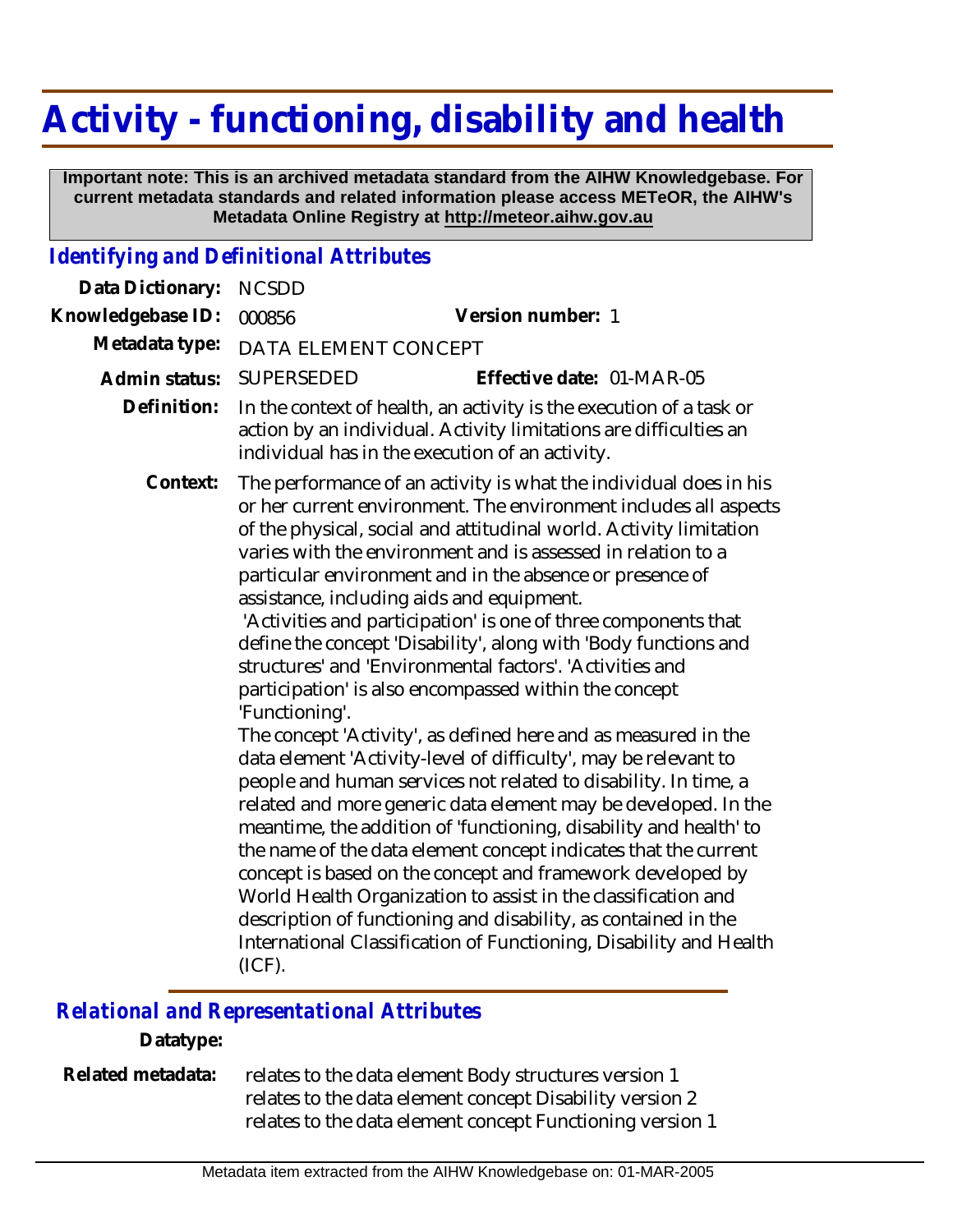relates to the data element concept Participation - functioning, disability and health version 1 relates to the data element concept Assistance with activities and participation version 1 relates to the data element Body functions version 2 relates to the data element Impairment extent version 2 relates to the data element Activities and participation domains version 2 relates to the data element Activity - level of difficulty version 2 relates to the data element Participation extent version 2 relates to the data element Participation satisfaction level version 2 relates to the data element Environmental factors version 2 relates to the data element Environmental factors - extent of influence version 2 relates to the data element Disability grouping version 2

#### *Administrative Attributes*

Source Document: World Health Organization (WHO) 2001. ICF: International Classification of Functioning, Disability and Health. Geneva: WHO.

> Australian Institute of Health and Welfare (AIHW) 2003. ICF Australian User Guide Version 1.0. Canberra: AIHW.

**Source Organisation:** World Health Organization

Comment: 'Activities and Participation' is one of three components in the ICF that define disability. The ICF recognises two constructs that can be used with 'Activities and Participation': performance and capacity. 'Performance' is what the person does in their usual environment. 'Capacity' describes 'an individual's ability to execute a task or an action', and the ICF recommends it be assessed in a standardised environment, where a standardised environment may be (a) an actual environment commonly used for assessment in test settings; or

> (b) in cases where this is not possible, an assumed environment which can be thought to have a uniform impact' (WHO 2001). The ICF was endorsed by the World Health Assembly in 2001 and is a core member of the WHO family of health related classifications. Further information on the ICF can be found in the ICF itself and the ICF Australian User Guide and the following websites:

- Australian Collaborating Centre ICF website http://www.aihw.gov.au/disability/icf/index.html - WHO ICF website: